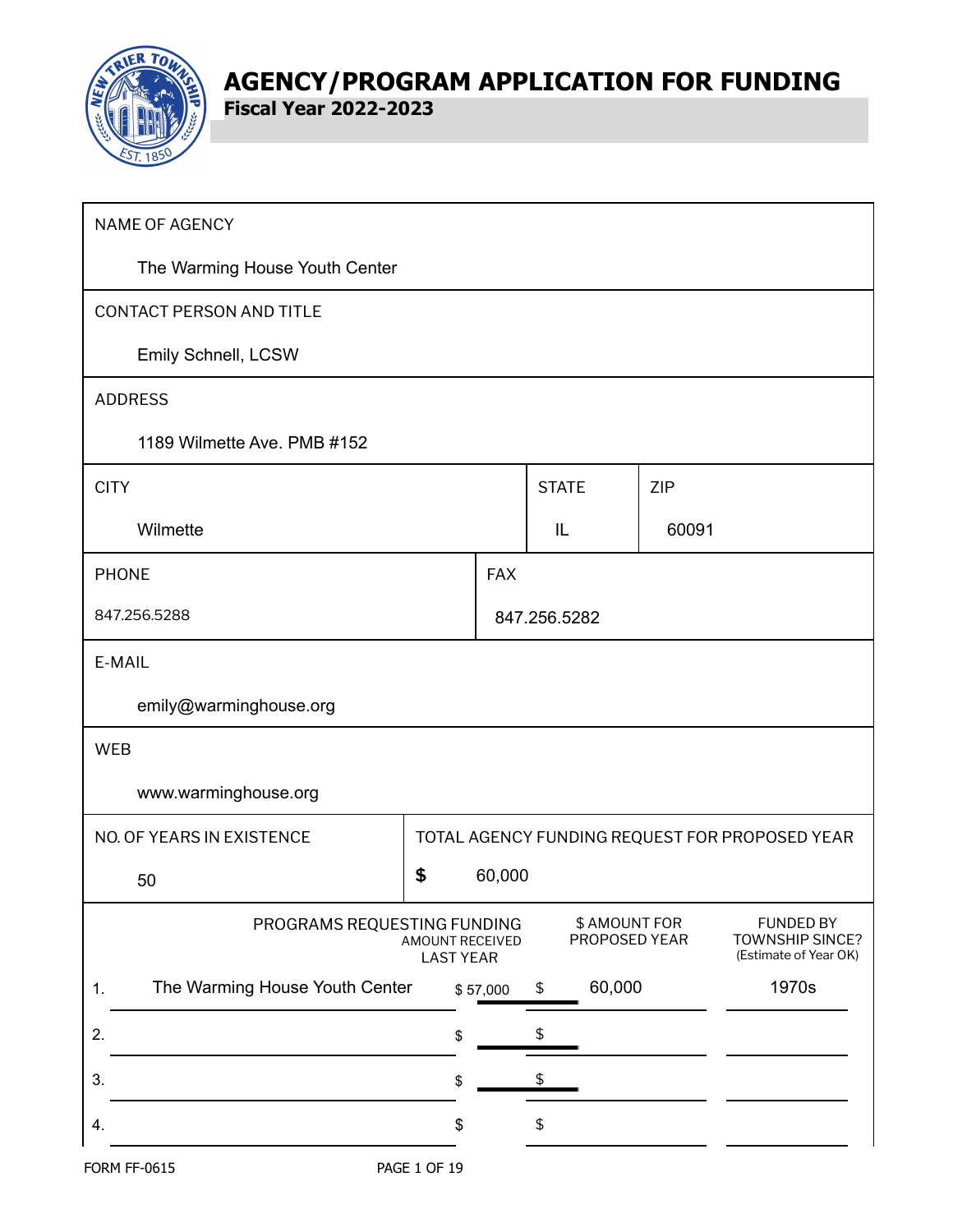

**Fiscal Year 2022-2023**

# **Eligibility Criteria For Funding**

New Trier Township General Statement of Policy:

- **● Each agency/program requesting funding from the Township will be referred to either the Agency Oversight Committee, the Mental Health Committee, or the Money Follows the Person Committee of the Township. Those committees will make funding and agency/program recommendations to the New Trier Township Board of Trustees. You will be notified of their final decisions sometime in the spring.**
- Agencies considered for funding should have been in existence for one year after receiving their not-for profit status from the State of Illinois and have been providing services to the community during that time.
- No agency with the ability to tax or conduct referendums will receive Township funding.

In order to be eligible for funding an agency must meet the following minimum requirements:

- **Area Served -** While an agency may serve areas other than New Trier Township, its programs must serve residents of New Trier Township.
- **Proportion of Township Residents Served-** For agencies serving more than New Trier Township, the amount of funding requested shall take into consideration the proportion of the agency's service rendered to residents of New Trier Township.
- **Non-Profit** Funded agencies must be 501 (c) (3) not-for-profits.
- **Needs-** The need for the service must be demonstrated.
- **Standards -** An agency requesting funding must have at least one full-time paid staff person, or its equivalent; the credentials of the applicant's staff shall meet professional standards, commensurate with the responsibilities involved.
- **Employment Practices -** The agency must be an equal opportunity employer.
- **Articles of Incorporation -** Submit a copy, as amended, if changed in the last 12 months.
- **Bylaws** Submit a copy, as amended, if changed in the last 12 months.
- **Use of Funds -** Funds must be used as specified in the grant application and as approved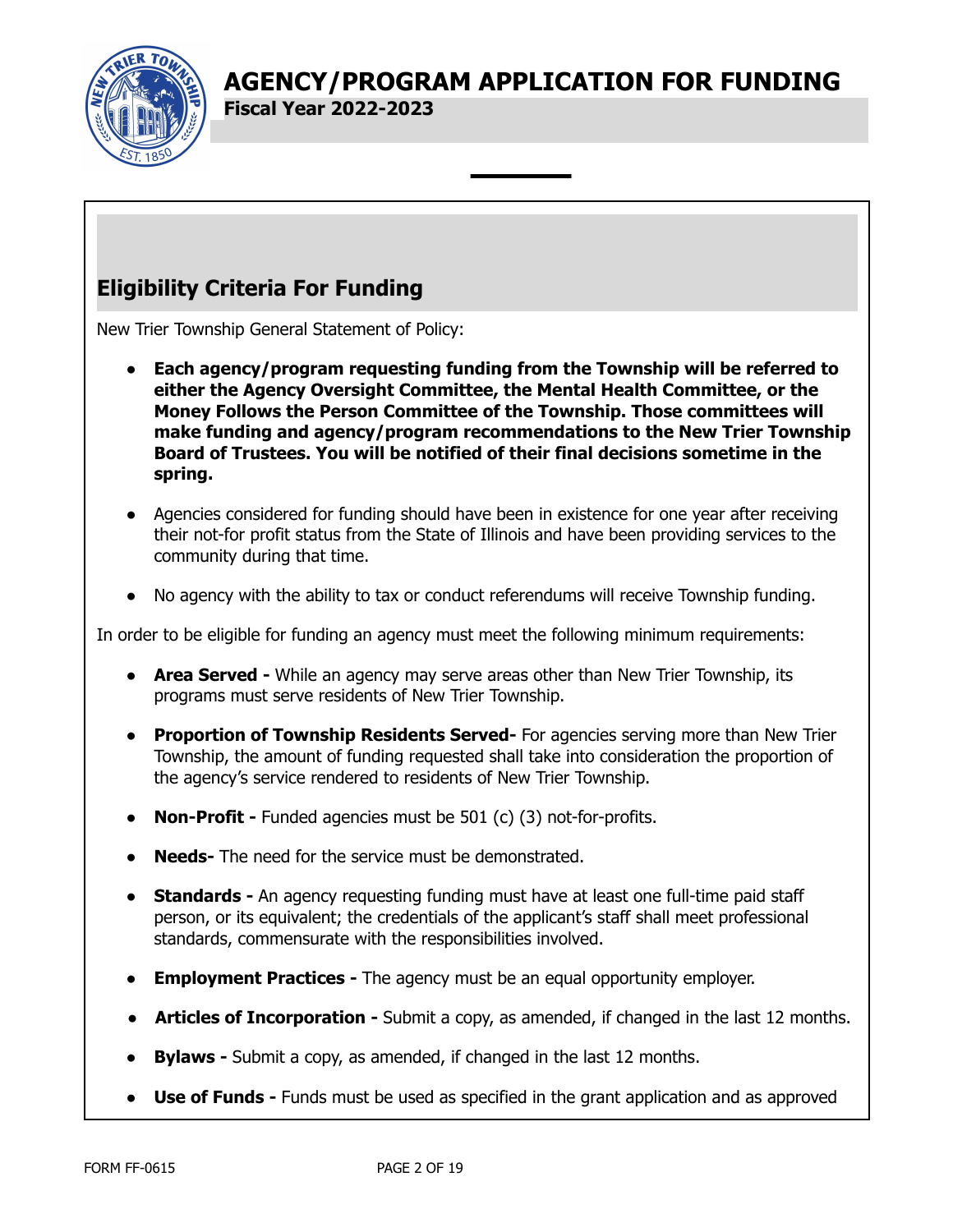

by the Township. Changes must be cleared with the Township.

- *●* **Accessibility -** All services must be available to clients with disabilities and the agency must be able to deliver services from <sup>a</sup> site that is ADA accessible. If not, please explain.
- **Accountability** The agency shall maintain communication with the assigned advisory committee liaison, who must be allowed to attend board meetings upon request. The agency may dismiss the person from a board meeting if they convene into Executive Session. The agency shall provide meeting minutes to the liaison upon request
	- **Financial -** All agencies with budgets of greater than \$300,000 must have an annual audit performed by an independent CPA. Those agencies with <sup>a</sup> budget of \$300,000 or less must submit to the Township <sup>a</sup> copy of form AG990 that is sent to the Attorney General's Office. The Township reserves the right to request an audit be performed for agencies with budgets of \$300,000 or less.
	- **Absence of Conflicts of Interest –** The agency certifies, to the best of its knowledge, information, and belief, that it has no current relationship or involvement with any New Trier Township Trustee, Employee, or Committee Member which the Agency reasonably believes could either favorably or unfavorably influence the Township's possible grant of the Agency's funding request.

**YES\_\_**\_\_X\_**\_\_\_\_\_ NO\_\_\_\_\_\_\_\_\_\_\_ - If no, please explain.**

### **Other Certification Issues**

Please mark yes, no, or other as appropriate next to each statement. If no, or other, please explain. Supporting documents may be requested at a future date and must be supplied upon request.

YES NO OTHER (PLEASE EXPLAIN)

- $\mathsf{X}$   $\Box$   $\Box$  Agency maintains a personnel policy manual
- $\mathsf{X} \quad \Box \quad \Box$  Agency has a non-discrimination policy
- $\mathsf{X} \quad \Box \quad \Box$  Agency has a sexual harassment policy
- $X \square \square$  Agency has a grievance procedure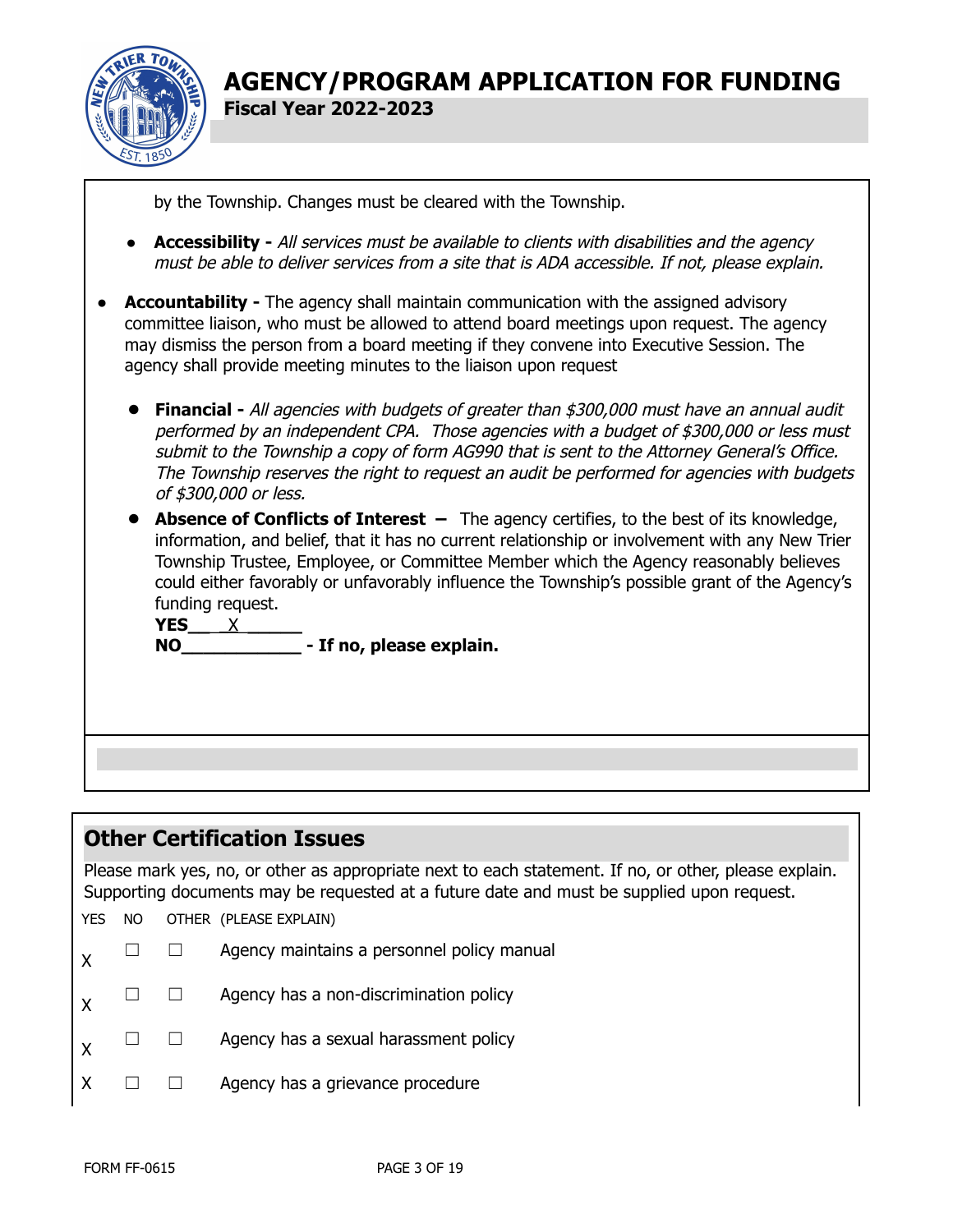

| X          |              |                   | Agency has a Strategic Plan                                                                                                                                            |
|------------|--------------|-------------------|------------------------------------------------------------------------------------------------------------------------------------------------------------------------|
|            |              |                   | Covers years 2019-2022 (in progress)                                                                                                                                   |
| X          |              | $\Box$            | Agency produces an Annual Report                                                                                                                                       |
|            |              |                   | Most recent report covers period 2019-2020                                                                                                                             |
| X          |              | $\Box$            | Agency has an effective fiscal management system in place and has disclosed any<br>and all Conflicts of Interest as described in the Eligibility Criteria for Funding. |
| X          | $\mathbf{I}$ | $\vert \ \ \vert$ | Audit or AG990 completed and copy provided to the Township for most recent fiscal<br>year                                                                              |
| X          |              | $\mathbf{I}$      | Agency maintains general liability insurance coverage and names New Trier<br>Township as additional insurer                                                            |
|            |              |                   | Amount of coverage \$3,000,000                                                                                                                                         |
|            |              |                   | Name of insurer First Nonprofit Insurance Management                                                                                                                   |
|            |              |                   | Effective dates of coverage 12/1/2020-12/1/2021                                                                                                                        |
| Χ          |              | $\Box$            | Agency pays all state and federal payroll taxes                                                                                                                        |
| X          | $\Box$       | $\Box$            | Agency has a conflict of interest policy.                                                                                                                              |
|            |              |                   |                                                                                                                                                                        |
| <b>YES</b> | <b>NO</b>    |                   | OTHER (PLEASE EXPLAIN)                                                                                                                                                 |
| X          | П            | $\Box$            | Agency has by-laws in place                                                                                                                                            |
|            |              |                   | Date last amended/accepted 2003                                                                                                                                        |
|            | X            | $\Box$            | Agency is accredited by recognized accreditation organization (where appropriate)                                                                                      |
|            |              |                   |                                                                                                                                                                        |
|            |              |                   |                                                                                                                                                                        |
| Χ          |              |                   | Agency's board serves without compensation                                                                                                                             |
|            |              |                   | Number of board members 11                                                                                                                                             |
|            |              |                   | Number of Board vacancies 4-8                                                                                                                                          |
|            |              |                   | List board sub-committees Events, Outreach, Fundraising, Risk/Management                                                                                               |
|            |              |                   | Schedule of board meetings Second Thursday of each month                                                                                                               |
|            | X            | $\Box$            | Agency has Auxiliary or other Advisory/Governing Board. If so, please explain:                                                                                         |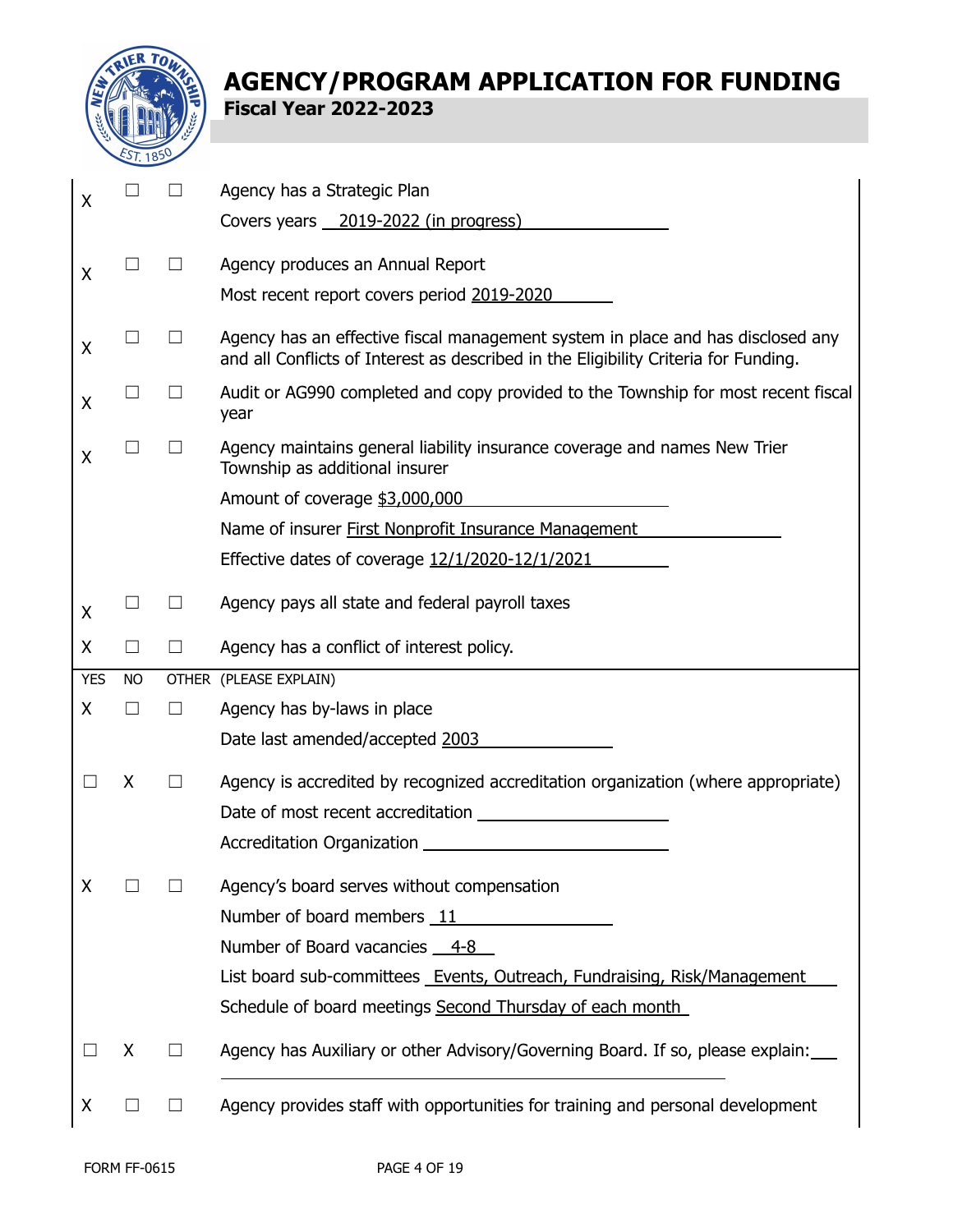|                                                                                                                                                                                                                                                                                                                                                                                                            |           |                             | <b>AGENCY/PROGRAM APPLICATION FOR FUNDING</b>                                                                                                                                                                                                                                                                                                                                                                   |  |  |  |
|------------------------------------------------------------------------------------------------------------------------------------------------------------------------------------------------------------------------------------------------------------------------------------------------------------------------------------------------------------------------------------------------------------|-----------|-----------------------------|-----------------------------------------------------------------------------------------------------------------------------------------------------------------------------------------------------------------------------------------------------------------------------------------------------------------------------------------------------------------------------------------------------------------|--|--|--|
|                                                                                                                                                                                                                                                                                                                                                                                                            |           |                             | <b>Fiscal Year 2022-2023</b>                                                                                                                                                                                                                                                                                                                                                                                    |  |  |  |
|                                                                                                                                                                                                                                                                                                                                                                                                            |           |                             |                                                                                                                                                                                                                                                                                                                                                                                                                 |  |  |  |
| X                                                                                                                                                                                                                                                                                                                                                                                                          |           |                             | Agency has filed its annual report with the Illinois Attorney General                                                                                                                                                                                                                                                                                                                                           |  |  |  |
|                                                                                                                                                                                                                                                                                                                                                                                                            |           |                             | # 01-010953                                                                                                                                                                                                                                                                                                                                                                                                     |  |  |  |
| X                                                                                                                                                                                                                                                                                                                                                                                                          | П         | $\Box$                      | Agency has filed its annual report with the Illinois Secretary of State                                                                                                                                                                                                                                                                                                                                         |  |  |  |
|                                                                                                                                                                                                                                                                                                                                                                                                            |           |                             | # N4966-539-3                                                                                                                                                                                                                                                                                                                                                                                                   |  |  |  |
|                                                                                                                                                                                                                                                                                                                                                                                                            |           |                             | Federal Tax ID # 36-2693669                                                                                                                                                                                                                                                                                                                                                                                     |  |  |  |
|                                                                                                                                                                                                                                                                                                                                                                                                            |           |                             |                                                                                                                                                                                                                                                                                                                                                                                                                 |  |  |  |
| We certify that we meet all the eligibility criteria for funding and that the information contained in<br>this application is true and correct to the best of our knowledge and agree to comply with all<br>requirements of the program and funder if we are awarded and accept funding. Furthermore, our<br>Board has been advised of the Eligibility Criteria and approved our signing of this document. |           |                             |                                                                                                                                                                                                                                                                                                                                                                                                                 |  |  |  |
|                                                                                                                                                                                                                                                                                                                                                                                                            |           | <b>Agency Director Name</b> |                                                                                                                                                                                                                                                                                                                                                                                                                 |  |  |  |
|                                                                                                                                                                                                                                                                                                                                                                                                            | Signature |                             | Date:                                                                                                                                                                                                                                                                                                                                                                                                           |  |  |  |
|                                                                                                                                                                                                                                                                                                                                                                                                            |           | <b>Board President Name</b> |                                                                                                                                                                                                                                                                                                                                                                                                                 |  |  |  |
|                                                                                                                                                                                                                                                                                                                                                                                                            | Signature |                             | Date:                                                                                                                                                                                                                                                                                                                                                                                                           |  |  |  |
|                                                                                                                                                                                                                                                                                                                                                                                                            |           |                             |                                                                                                                                                                                                                                                                                                                                                                                                                 |  |  |  |
|                                                                                                                                                                                                                                                                                                                                                                                                            |           |                             | <b>Organizational Profile</b>                                                                                                                                                                                                                                                                                                                                                                                   |  |  |  |
|                                                                                                                                                                                                                                                                                                                                                                                                            |           |                             | (A) The Organizational Profile is part of the New Trier Township Application For Funding; and (B) It is<br>the Agency's responsibility to keep the Organizational Profile information current each year and<br>provide New Trier Township with further information on an ongoing basis if there are any significant<br>changes, such as to the mission, organization, board requirements, and/or other changes. |  |  |  |
|                                                                                                                                                                                                                                                                                                                                                                                                            |           |                             | (1) Briefly summarize the agency's mission, history, services, and organizational structure. Have<br>these changed significantly over the lifespan of the organization? (Please attach a current<br>organizational chart, if available.)                                                                                                                                                                        |  |  |  |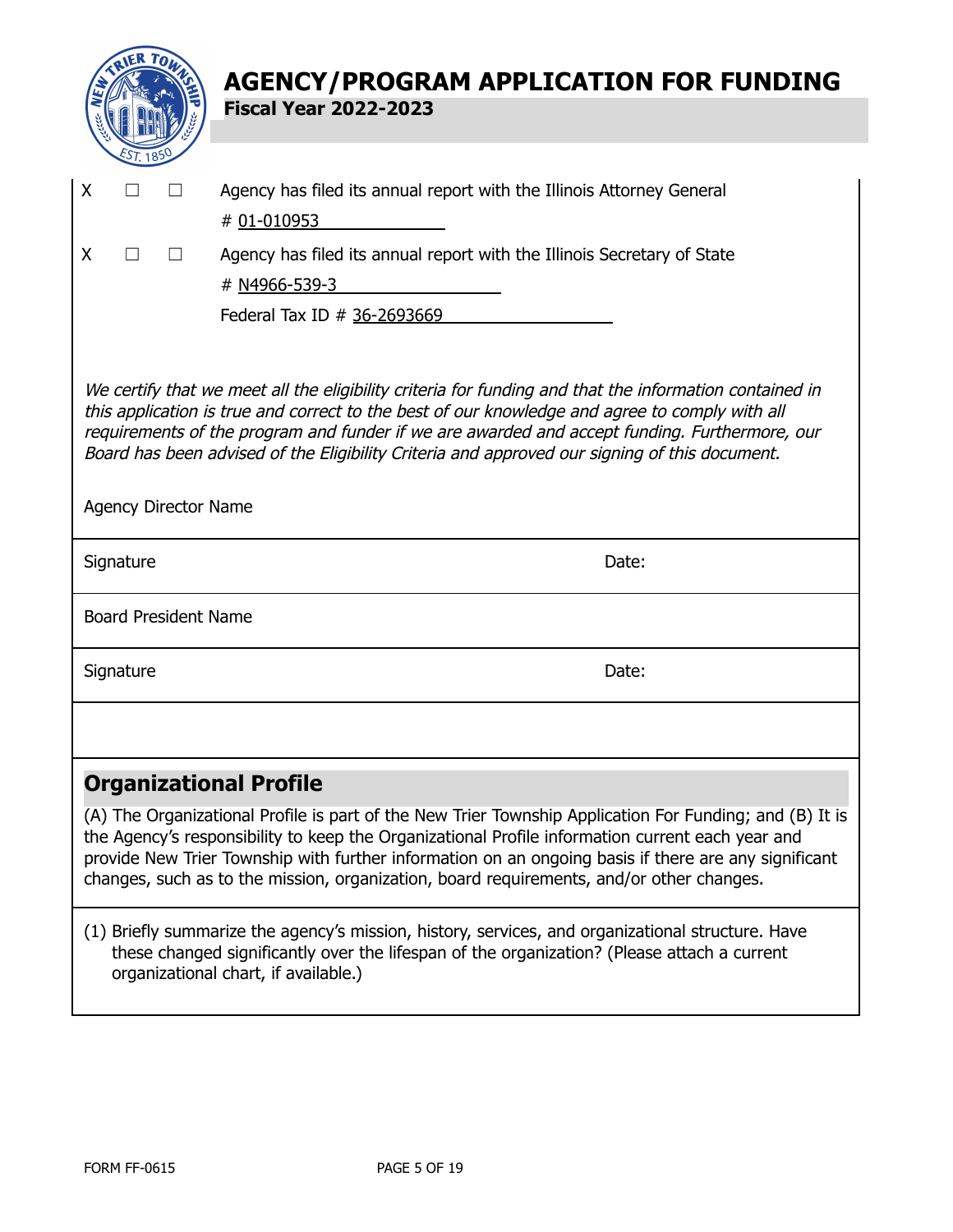

Mission Statement: We provide local teens a supportive environment and structured programming to help foster self-confidence, build healthy relationship skills, and contribute to enhancing our community through service and engagement, We are: "a place for teens."

Vision: Our community's most effective resource for teens.

Brief History: In 1969, the First Congregational Church of Wilmette opened Gates House in downtown Wilmette. Established as a supportive and safe place for teens, the program went through several transformations before becoming incorporated as Wilmette Youth Resources (WYR), located in a Park District building in Howard Park, in 1971. The name was changed to Youth Resource Foundation (YRF) in 1992. The Warming House Youth Center obtained its name because of its previous use as a warming house for ice skaters. In 2002, the agency retired the Youth Resource Foundation name, and now operates solely under the name The Warming House Youth Center. The Warming House Youth Center's goals of developing a healthy rapport between teens and staff and providing a variety of programs have remained constant. Warming House programs continually evolve in response to the teens' expressed interests as well as staff talents. Concerns are addressed through individual and group support counseling, as well as programs focused on leadership, volunteerism, prevention, creative arts, multiculturalism, and recreation. Teens participate and interact in a safe, substance-free environment, where they can access supportive services on their own terms. The Warming House is a not-for-profit agency governed by a Board of Directors and staffed by paid professionals and volunteer and student interns. Staff members are most often students in social work, psychology, or related fields.

(2) Briefly summarize the role of the board and the requirements for serving on it. What role does the board play in the administration and operation of your organization and what is the desired size of a full and active board?

Board Member Roles:

- Participate in Board meetings, committees, and special events
- Commitment to the Warming House Youth Center's mission and Board of Directors
- Support fundraising efforts with participation and funds
- Represent or speak on behalf of the Warming House in the community
- Remain informed of current Warming House programs and issues
- Understand and accept the fiduciary responsibilities that come with Board membership
- Recruit individuals to serve on the board and/or on committees
- Set and review program and fundraising policy
- Determine agency goals, objectives, and budget
- Provide staff with support
- Conduct performance evaluation of Executive Director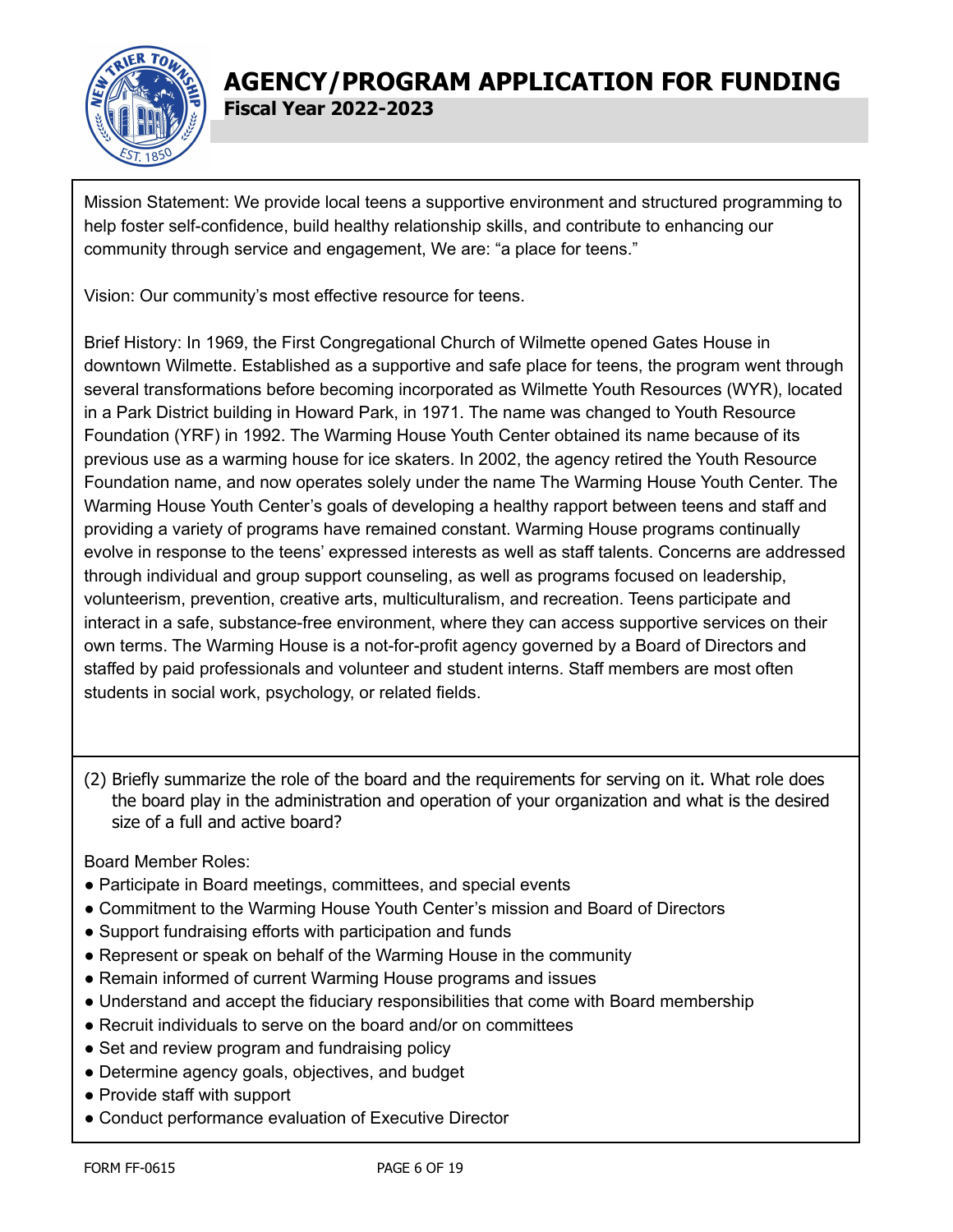

**Fiscal Year 2022-2023**

● Link individual areas of expertise with organization's needs

Board Member Requirements:

- Interest in community service and youth advocacy
- Integrity and enthusiasm
- Willingness to commit time, energy, and resources to the Warming House
- Participation in, and support of, democratic decision
- Willingness to take on leadership roles.
- Two-year term of service
- Participation in committee work

During the pandemic, the Warming House Board of Directors moved monthly meetings to a virtual platform in efforts to meet CDC safety guidelines. The pandemic also led to the cancellation of the Warming House's annual Benefit, our biggest fundraiser of the year. Without this income, the Board was tasked with determining various fundraisers to recoup those costs. An emergency appeal was sent to donors in conjunction with the creation of a GoFundMe page for donations to be collected. With the assistance of some matching donations, this emergency appeal accrued roughly \$11,000.

# **Agency/Program Funding Request Information**

### **PROGRAM DESCRIPTION**

(1) Describe the services provided by this program, eligibility requirements, and the target population.

The Warming House Youth Center provides free recreational programming and mental health support to teens (grades 6-12) in New Trier Township. Programming takes place at our Howard Park drop-in space (800 Ridge Rd.). WHYC staff facilitate a supportive environment for teens, with the goals of fostering self-confidence, healthy relationships, and a commitment to social justice and community service. WHYC staff include graduate and undergraduate level students working toward degrees in social work, speech pathology, psychology, and related fields. All staff are supervised by WHYC's executive director, Emily Schnell, LCSW.

WHYC currently offers in-person programming six days per week (Monday – Saturday) for between 4-5 hours each afternoon and evening. WHYC programs continually evolve in response to the teens' expressed interests as well as staff talents. Program themes include leadership, community service, creative arts, volunteerism, cultural humility, and recreation. Recent programs include Wellness Wednesday: Art Expression, ping pong tournament, tye-dye making, and a virtual social skills group. Pre-COVID, WHYC offered cooking classes and facilitated service outings, such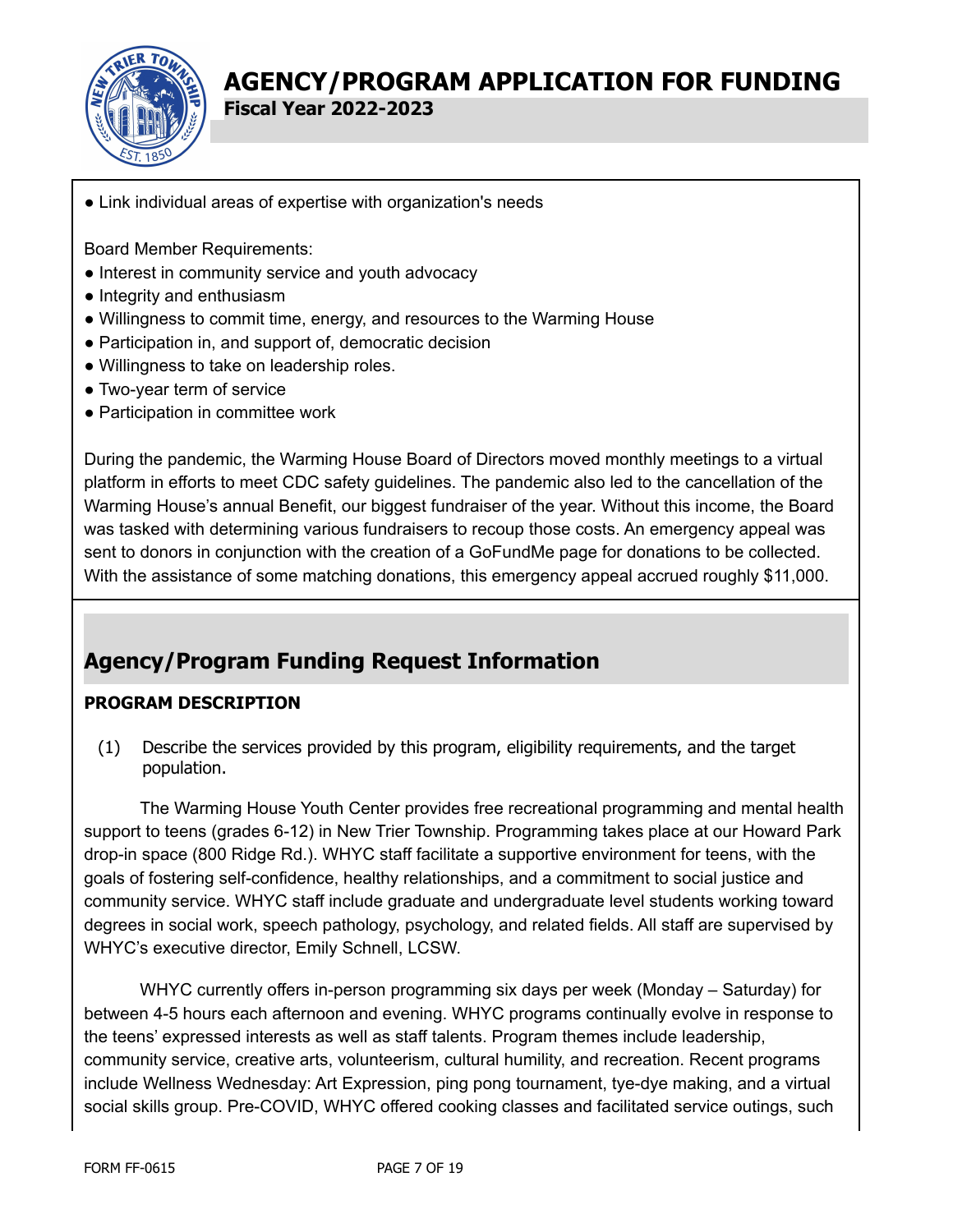

as trips to Bernie's Book Bank, Feed My Starving Children, and art workshops at the Evanston Art Center. We plan to return to our more robust pre-COVID programming at the start of the 2021-2022 school year. We are currently developing a mural arts project for the upcoming school year that will engage teens in the areas of creative arts, civic engagement, and social-emotional learning.

In addition to group programs, WHYC currently offers individual and supportive group counseling to teens. During the pandemic, we have worked hard to reach teens feeling especially isolated from peers and in need of support. We offered bi-weekly virtual one-on-one mental health check-ins for teens seeking support, along with referrals to local counseling services as needed. We also developed a weekly virtual social skills group for teens to interact and develop relationships while also playing the popular video game Among Us!

Prior to COVID-19, a typical afternoon program drew the following groups of youth: 1) teen participants who use the drop-in center on a regular basis for both structured and unstructured programming; and 2) teen participants assigned to perform community service with WHYC through the New Trier Township Peer Jury Program or local ordinance courts. A unique feature of the WHYC program is that it fosters relationships and greater empathy among youth who might not normally interact.

Teens from both of the above groups have participated in WHYC's Youth Leadership Board, which meets monthly and enables teens to develop leadership skills through planning programs, assisting with fundraisers, recruiting teens to the Center, and spreading community awareness. WHYC also continues to run its successful "Power Points" incentive program, which incentivizes teens to participate in WHYC activities, which can be used to "purchase" raffle tickets for a quarterly prize.

This year, WHYC celebrates its 50th anniversary, marking the founding of Wilmette Youth Resources in 1971. The community's long-standing support is a testament to the value we bring to our local teens.

(2) How does this program fit in with one or more of the priorities identified by New Trier Township in its strategic plan? Please explain.

The Warming House aligns with New Trier Township's priorities for youth. Between June 2020 - September 2020 and April 2021 - June 2021, we offered hybrid in-person programming for teens. Similar to many other agencies, the Warming House was closed for in-person programming between October 2020 - April 2021. During this time, we continued to engage youth and parents through social media and ran programming on the Zoom platform. Our programs centered around teen mental health and helping teens to feel less isolated during this difficult time. Examples of engagement during the pandemic include: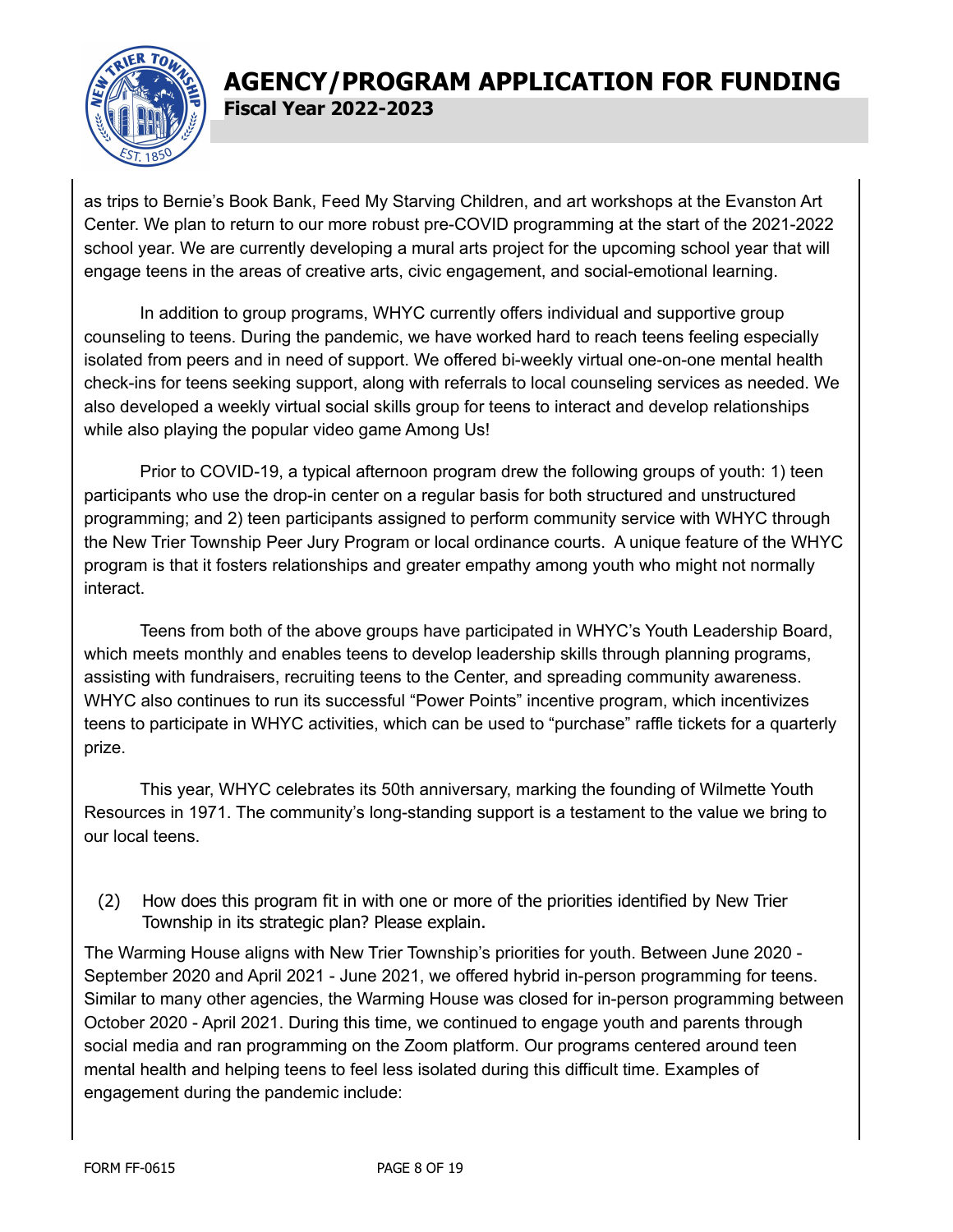

- Virtual programming six days per week via Zoom;
- One-on-one mental health check-ins two days per week via Zoom;
- An "Among Us!" video game group that emphasized social-emotional learning;
- Sending care packages to around 20 regular teen participants during summer 2021;
- Reaching out to regular teen participants via phone to check in.

The New Trier Township strategic plan outlines the complexity of the challenges youth face today, emphasizing the growth of information and communication technologies. The recent emphasis on remote learning via computer has increased feelings of isolation for many teens. During the 2020-2021 fiscal year, the Warming House knew it was of utmost importance to continue to offer a forum for teens to connect with peers and staff. Through use of technology, staff was able to replicate a safe space for teens online where they could "drop-in" to participate in the scheduled program or seek counsel from staff. Staff have remained available for teens to process challenges, facilitate hangouts with peers, participate in mindfulness activities, discuss current events, or simply feel welcome and valued. Technology has helped our teen population to feel less alone.

Beginning in April 2021, we have resumed our regular structured programming, which continues to include supportive counseling services, cultural humility programming, discussion groups, volunteer opportunities, creative arts, recreational activities at our drop-in center. We have also resumed accepting teens sentenced to community service through local ordinance courts, while still awaiting Peer Jury to resume. In addition to helping teens complete their hours, staff members work to establish a connection with the teens and encourage their participation in Warming House activities.

Please check each priority you feel the program addresses. (Most programs will address only one or two priorities.)

See our website at [www.newtriertownship.com](http://www.newtriertownship.com) for more information.

☐ Aging in Place ☐ Low Income Families

| X Youth Services |
|------------------|
|                  |

- X Youth Services ☐ Persons with Disabilities
- □ Other \_

### **NEED**

(3) Describe the need and demand for this program in the community and justify that it deserves investment of Township funding. You may include both data and examples of individual clients.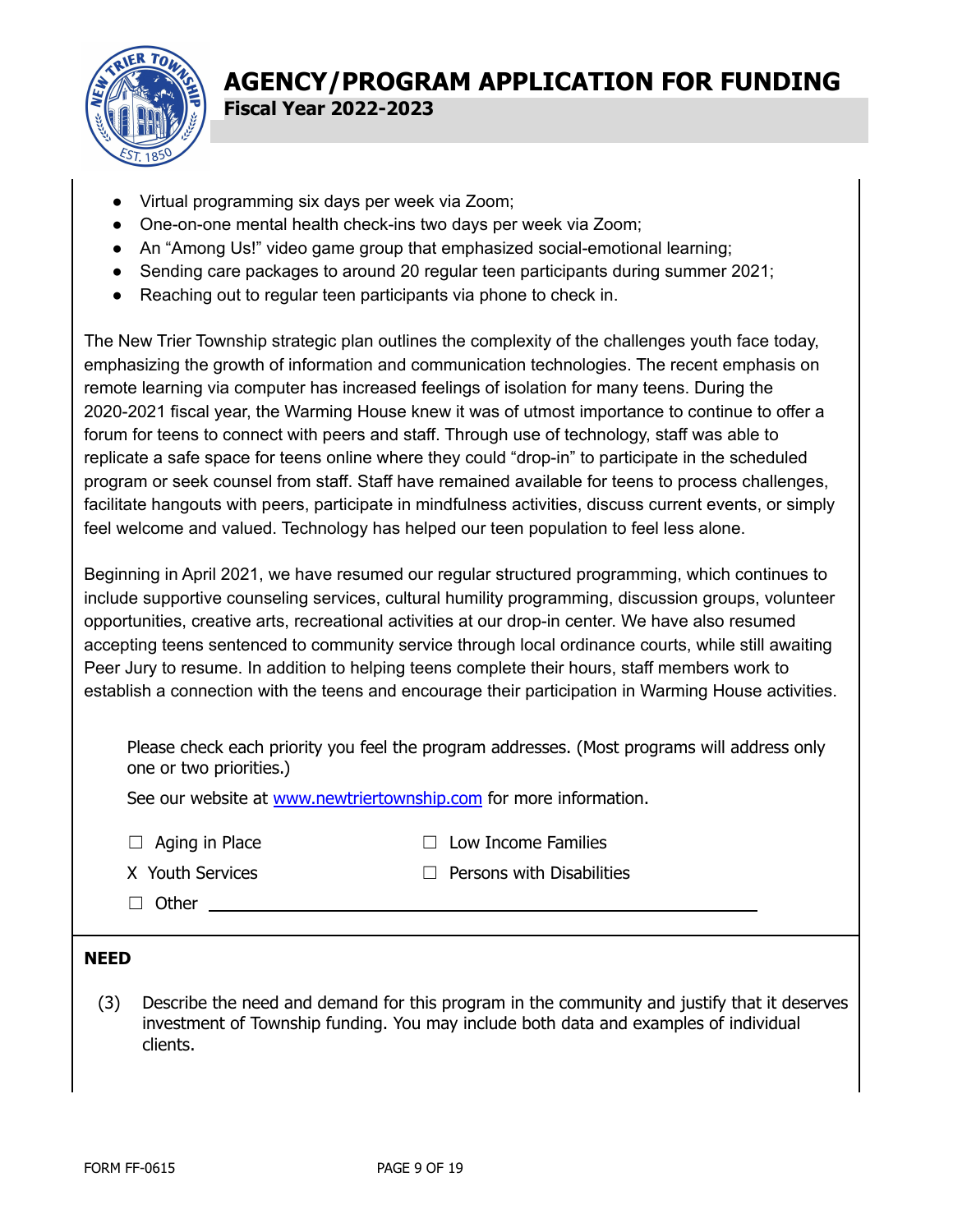

COVID-19 has brought on a crisis in teen mental health.<sup>1</sup> Beginning in April 2020, mental-health related doctors' visits for youth between 12 and 17 years old increased around 31% compared to  $2019.<sup>2</sup>$  As a member of the North Shore Crisis Response Network, whose membership includes most of the public and private schools in New Trier Township as well as Haven Youth and Family Services, Family Service Center, Counseling Center of the North Shore, local police departments, and several other agencies serving area youth, WHYC has participated in monthly conversations about this crisis and its significant and devastating impact on local teens. In response, WHYC has targeted our 2020-2021 programming around supporting our local teens through this crisis through offering both group and individual support. During the last year, we have observed many parents reach out to us and express desperation about their teens' isolation, anxiety, and depression. WHYC is committed to being part of the solution to this crisis in our community through flexible, creative programs, mental health support, and continued work with community partners who have their ear to the ground.

Warming House teens need our services more than ever. Teens continuously seek guidance and support in a safe, structured, and substance-free environment. Teen issues include the following: social isolation, depression, anxiety, bullying, low self-esteem, identity questioning, behavioral problems, substance abuse, and interpersonal conflicts. Many teen participants have had contact with one or more of the following services: special education programs, drug/alcohol rehabilitation, individual/family/group counseling, adolescent inpatient/outpatient treatment, alternative schools, and court-mandated programs.

The above-mentioned issues remain significant for teens year after year. The need for intervention and prevention of substance use and abuse continues particularly with the Community Service teen population, who are often sentenced due to possession and use of drugs and alcohol. The younger teens present a need for education on substance use, abuse, and consequences.

Younger teens (e.g., 6th - 8th graders) often need help from staff engaging peers, being kind and respectful to one another, reading social cues, following rules, and channeling energy in constructive ways. They seek answers to questions about transitions to high school, sexuality and sexual identity, increasing independence, and individual and group identities. Warming House staff members facilitate a safe, supportive environment for teens to navigate these issues.

Many teens seek support and guidance in difficulties with home life and family dynamics. Staff help teens problem solve and work through issues of trust and communication. Staff members also work with teens on developing social skills, managing teasing and bullying, succeeding academically, and surviving the pressures of adolescence and high school.

 $<sup>1</sup>$  See[,](https://www.wbez.org/stories/depression-mental-health-crises-and-even-loss-of-toilet-training-are-on-the-rise-in-kids-as-the-pandemic-drags-on/a02f4f7d-045f-4da3-bf9a-5652b5021ba0) e.g., WBEZ,</sup>

[https://www.wbez.org/stories/depression-mental-health-crises-and-even-loss-of-toilet-training-are-on-th](https://www.wbez.org/stories/depression-mental-health-crises-and-even-loss-of-toilet-training-are-on-the-rise-in-kids-as-the-pandemic-drags-on/a02f4f7d-045f-4da3-bf9a-5652b5021ba0) [e-rise-in-kids-as-the-pandemic-drags-on/a02f4f7d-045f-4da3-bf9a-5652b5021ba0](https://www.wbez.org/stories/depression-mental-health-crises-and-even-loss-of-toilet-training-are-on-the-rise-in-kids-as-the-pandemic-drags-on/a02f4f7d-045f-4da3-bf9a-5652b5021ba0)

<sup>&</sup>lt;sup>2</sup> Center for Disease Control, <https://www.cdc.gov/mmwr/volumes/69/wr/mm6945a3.htm#contribAff>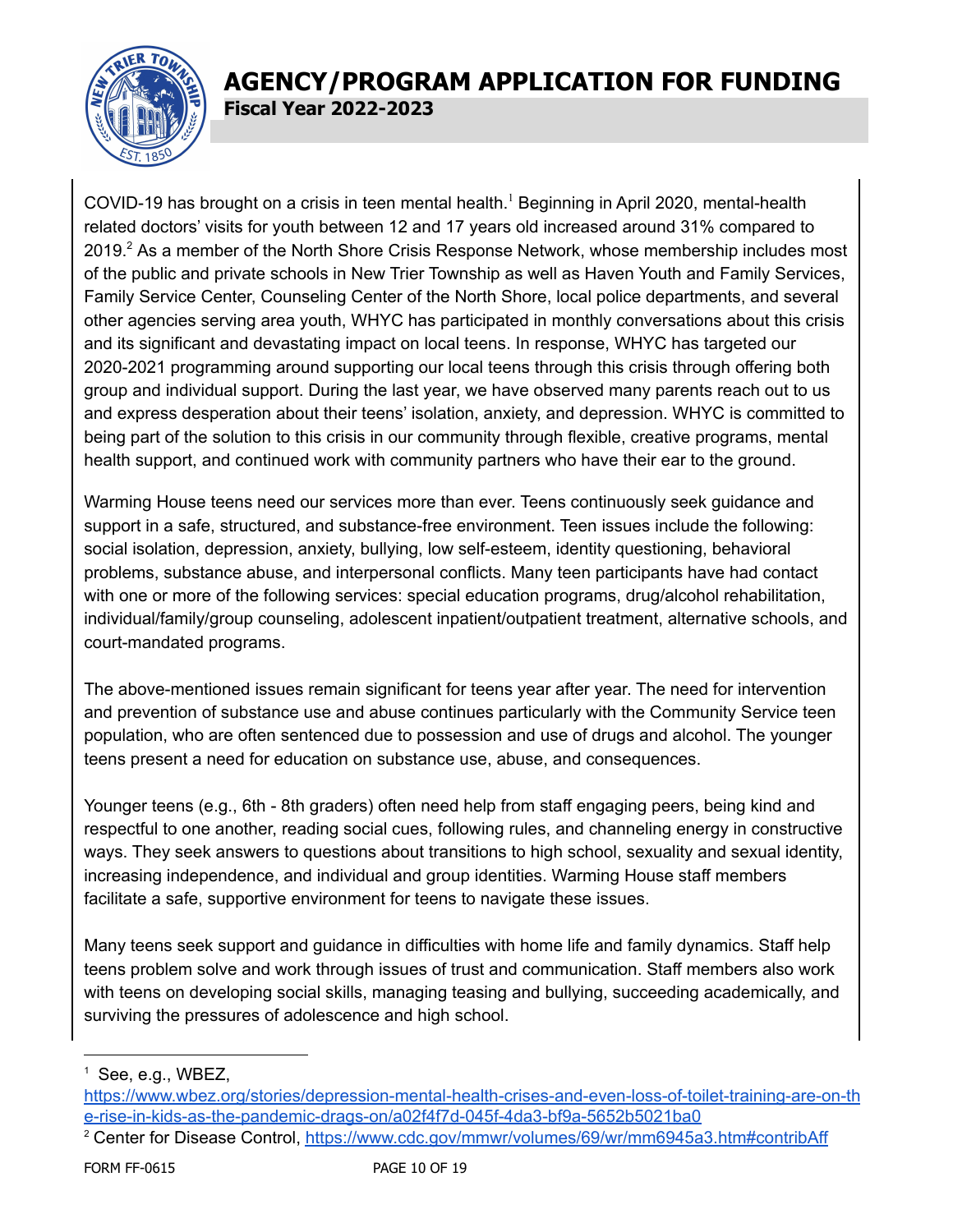

- (4) Are you able to meet the full demand for this service or is there a waiting list? What new or
- unmet needs do you see in the community or for the clients served in this program?

The Warming House staff meets many of the social, emotional, and recreational needs of 6th - 12th grade teen participants. When teens experience crises that are beyond the scope of our services, we refer them to agency partners that can provide more therapeutic services. With ongoing funding and support from the Township, the Warming House will continue meeting the needs of North Shore teens

### **CAPACITY**

**(5)** Demonstrate that the program has the vision, personnel, and skills to successfully carry out the program and achieve its goals, objectives and performance measures. Summarize any major changes in staff or personnel.

The Warming House Youth Center's volunteer Board of Directors oversees agency operations, meets monthly with the agency Executive Director, and is in charge of fundraising and community networking. The Board of Directors is made up of community volunteers who have a vested interest in youth and volunteerism.

The Executive Director plans, delegates, and oversees the facilitation of all programs, as well as implementing outreach efforts and achieving outcome measures. The Director holds a bachelor's degree in Sociology, masters' degree in Social Work, is a licensed clinical social worker in the state of Illinois. She has been with the agency for 6 years.

Warming House staff members are made up of part time paid staff and part time volunteers. Paid staff members have their bachelors' degrees or are graduate students in social work and psychology. Volunteers are undergraduate or graduate level students with a minimum of a junior standing in college, who are most often studying psychology or social work. The Warming House also acts as an internship site for the University of Chicago, Loyola University, Northwestern University, Northeastern University, the Chicago School of Professional Psychology, and Simmons College. Student interns receive course credit for their work at the Warming House.

In September the Warming House will be filling the Program Director job position, with a current supervising staff member who has been with the agency for 4 years. She is a Licensed Speech-Language Pathologist and holds a master's degree from Northwestern University.

### **SERVICE STATISTICS/DEMOGRAPHICS**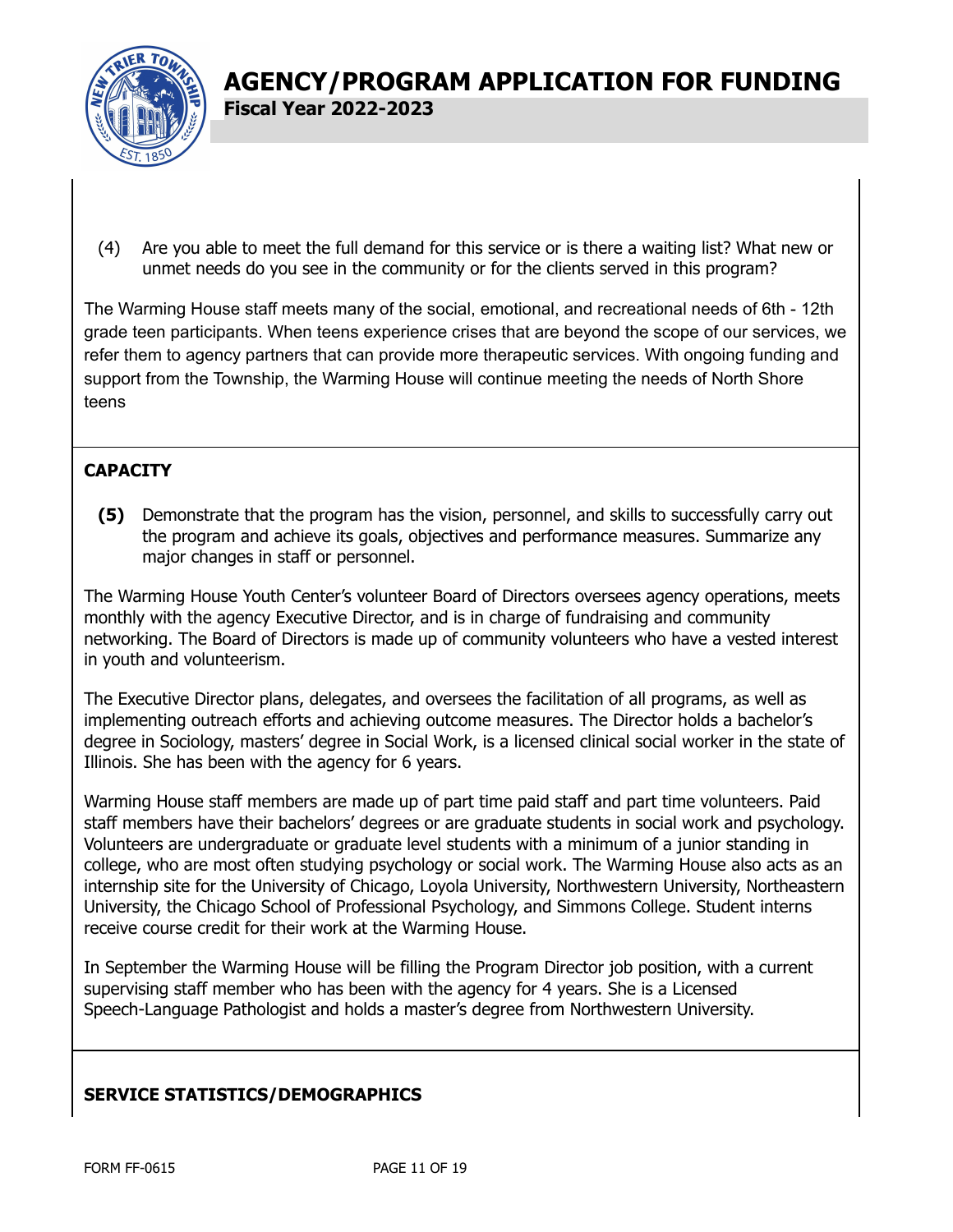

(6) Who is being served by this program? Please provide a statistical breakdown of the number of clients served, the total units of service delivered, and costs per unit of service by filling in the chart below. Please state and define your unit of service for this program and why you chose it. To calculate cost per unit of service, divide the total number of units of service into the total budget for the program. (Suggestions for the appropriate unit of service are included in the proposal in the directions. For some programs you may wish to calculate cost per unit of service in more than one manner.)

(6a) Unit of service definition – Staff hours worked in FY 2020-2021

(6b) SERVICE STATISTICS – Please indicate fiscal year dates for each column

| PLEASE INDICATE FISCAL<br>YEAR/DATES IN EACH COLUMN | Prior Year | <b>Present Year</b> | Proposed Year |
|-----------------------------------------------------|------------|---------------------|---------------|
| Number of persons served<br>(unduplicated count)    | 125/300    | 12/50               | 24/100        |
| Number of units of service                          | 3,017      | 1852                | 2778          |
| Cost per unit of service                            | \$39.74    | \$54.21             | \$36.14       |

(7) What are the demographics of New Trier clients served in the prior year? (breakdown by community).

Town of Residence New Trier Township: 83% Chicago: 0% Other: 2%

**Ethnicity** Caucasian: 11% Black: 0% Asian: 0% Hispanic: 1% Other: 0%

Gender Male: 58% Female: 41%

(8) Total from New Trier Township (unduplicated).

10 teens + 50 outreach contacts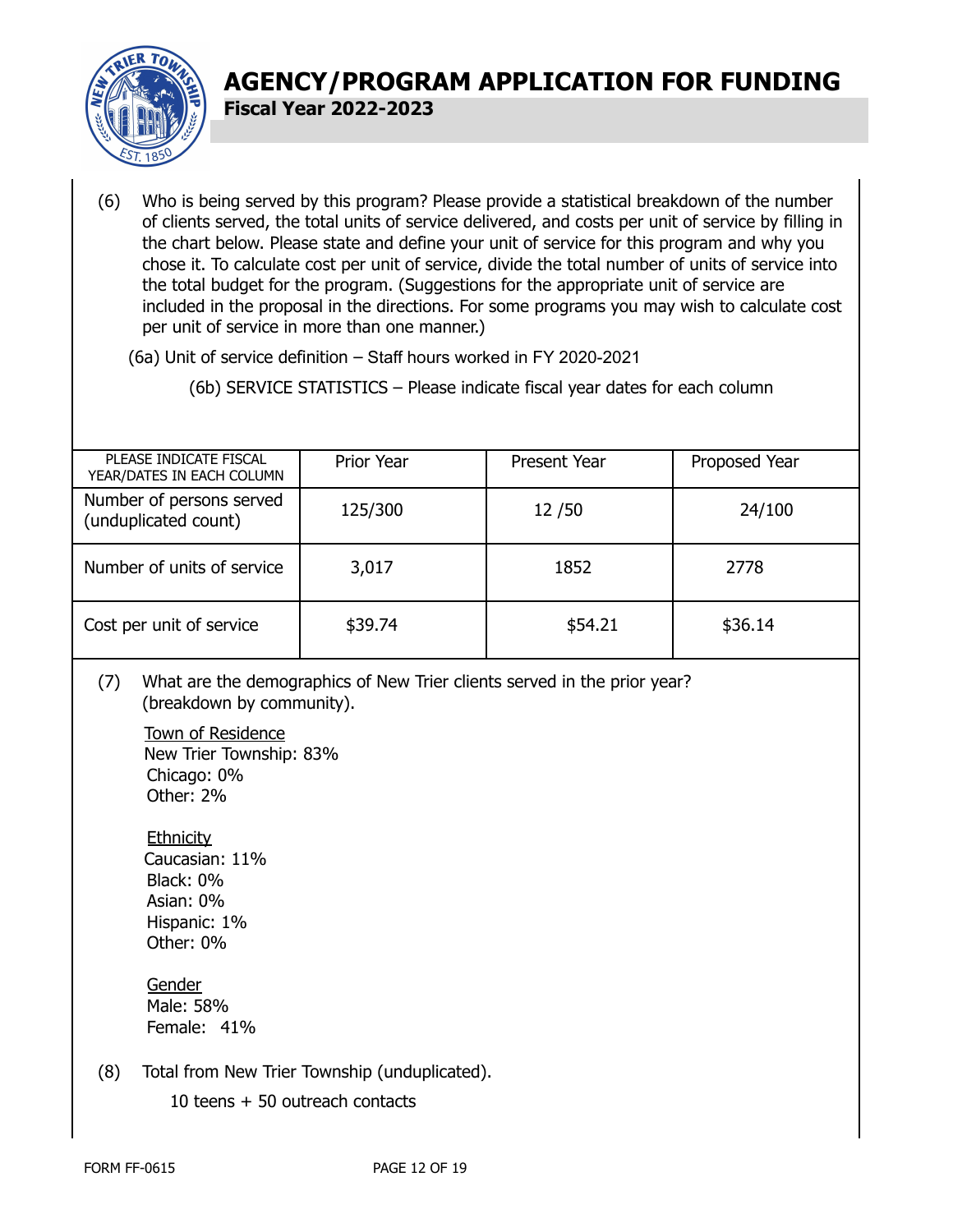

**Fiscal Year 2022-2023**

- (9) New Trier Township clients are what % of total? 83%
- (10) Units of Service to New Trier clients. 1,537
- (11) Units of Service to NTT clients are what % of total 83%
- (12) New Trier clients age breakdown

6th Grade: 0 7th Grade: 0 8th Grade: 33% Freshman: 8% Sophomore: 17% Junior: 17% Senior: 17% Graduates: 8%

### **OUTCOMES/EVALUATION**

(13) What outcomes did you achieve for your clients in the prior year? Results should be client-outcome based, specify a target level of achievement, the measurement tool that was used, the rationale for setting the target at a certain level, and a timeframe for accomplishment. Detail any changes made in the program as a result of these outcome results.

Outcome 1 Results for FY 2020-2021:

In fiscal year 2020-2021 **12** program participants each completed an average of **5** structured program hours. We are able to report that prior to closing Center doors due to COVID, teens program participants were completing **9** hour of programming per month. The reason for this decrease can be easily explained by the Warming House having to close our doors in March 2020, opening briefly in October 2020, and then needing to move to a virtual platform again due to COVID-19. Virtual programming was not as well attended compared to in person programming, greatly affecting our programming hours for this fiscal year. As we continue to navigate this pandemic, staff is working to engage teens on a regular basis by participating in outreach when possible, collaborating with community partners, and resuming in person programming following all CDC guidelines.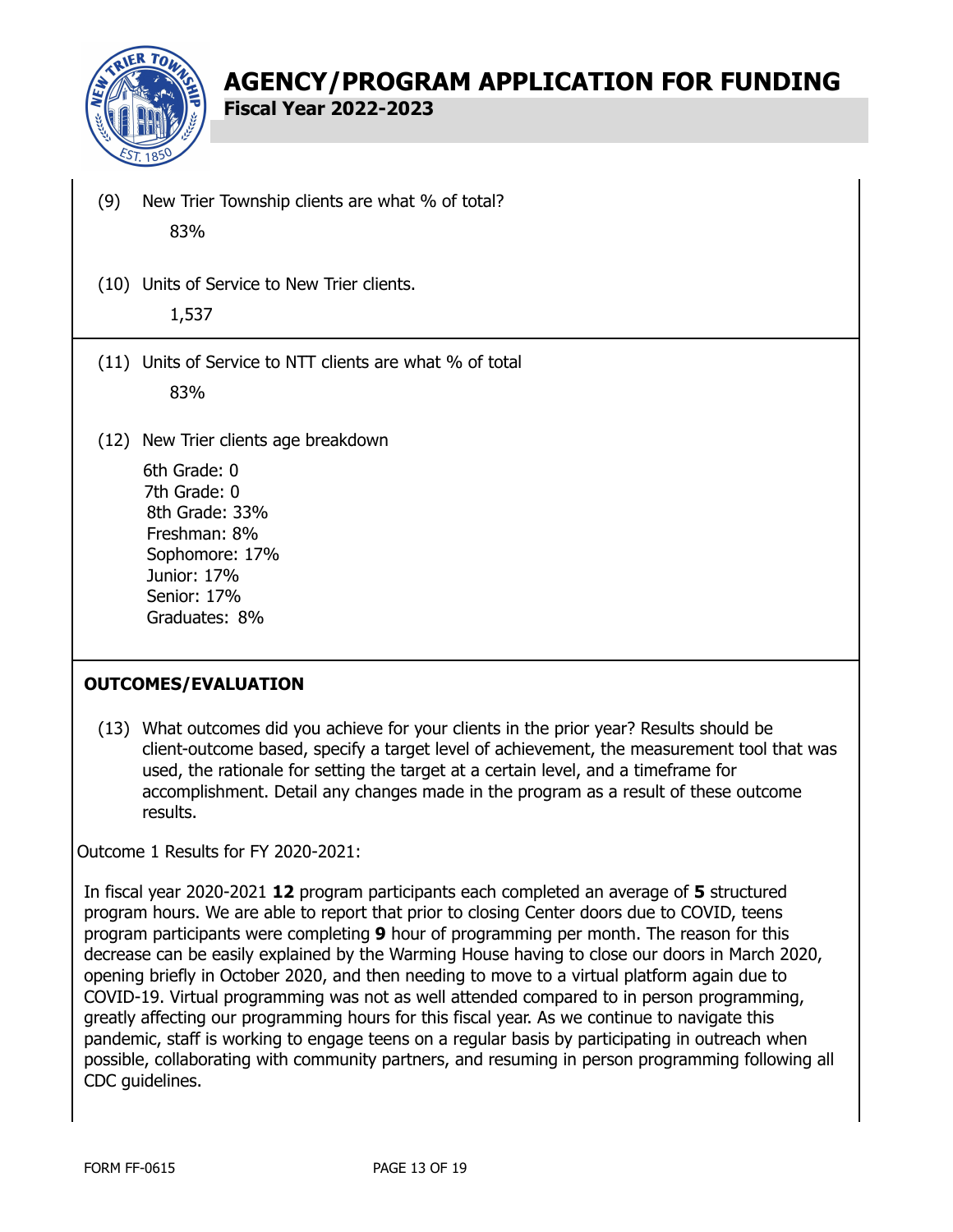

We were unable to reach our goal of surpassing 1,179 teen visits due to lack of available program hours due to COVID-19 and inhouse programming. This year we had **70** teen contacts (in person or virtually) totaling **5** contacts per teen.

Outcome 2 Results for FY 2020-2021:

In order to gauge effectiveness of our services, the Warming House distributes qualitative surveys for regular attending Center users and community service teens. The feedback received allows us to critically assess the quality of our services as well as ensures that teen's needs are being met. Our qualitative survey was created based on the Search Institute's Nine Developmental Assets. The Developmental Assets Framework was created based on qualities young people need to succeed. Assets that are included in the Warming House survey can be seen at [www.search-institute.org/assests/forty.htm](http://www.search-institute.org/assests/forty.htm). Survey topics include questions concerning how the Warming House influences teen's level of responsibility, positive values, self-esteem, interpersonal competence, and more.

During the past fiscal year, the Warming House Youth Center did not acquire any surveys.

(14) What results are you committed to achieving in the present year? (If outcomes are the same as above, simply state that we hope to improve upon the past year's results).

Outcome 1 FY 2021-2022:

We aim to increase the number of individual teens that come to the Warming House by **100%** from **12** to **24** teens. Additionally, we hope to raise the number of teen visits by **50%** from **70** to **105**.

We plan to increase the number of teens who participate in Warming House Youth Center programming by **100%** from **20** to **40**.

In addition, as an agency we would like to increase the number of hours teens spend participating in Warming House programming by **50%** from **1,852** to **2,778** hours.

As an agency we feel optimistic with the reopening of the Center, while still following all CDC safety protocols. The Center has resumed full in person programming 6 days a week and attendance has increased. Between the months of July and August, we are happy to report that we had 39 visits.

With successful outreach and resumed programming, we believe that these are achievable goals. Warming House staff will continue to monitor COVID-19 infection numbers and will follow CDC regulations while having teens present in the Center.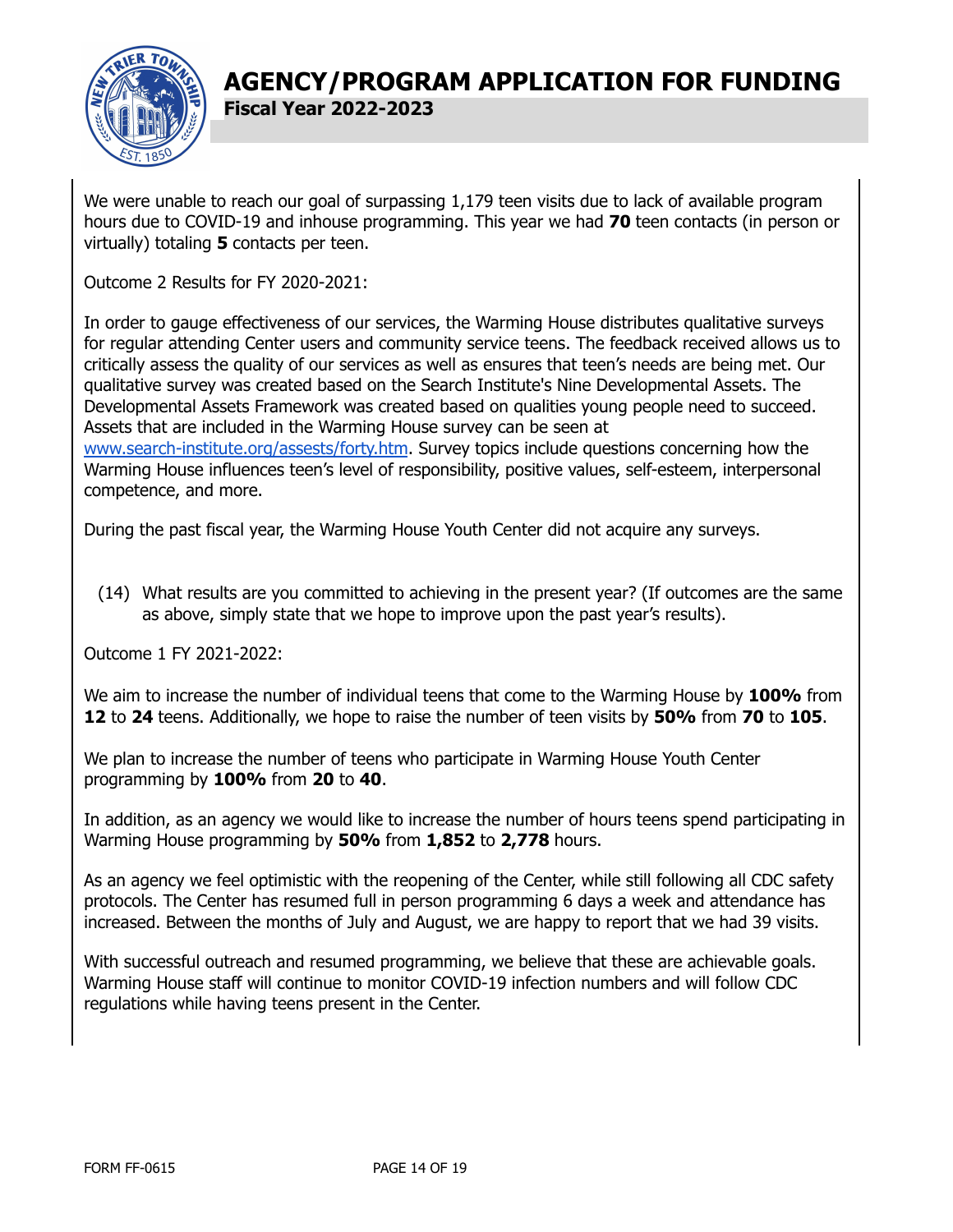

(15) Are there any other program effectiveness/evaluation measures you think are important, such as customer/client satisfaction surveys, quality of service measures, or other indicators? Please describe.

The Warming House utilizes both formal and informal evaluation methods to ensure that our services meet the unique needs of our teen population. We evaluate program quality and effectiveness in the following ways:

- Careful tracking of program participation statistics, including number and demographic of participants;
- Completion of formal qualitative evaluations at the conclusion of structured program events;
- Ongoing, informal conversations with teen participants to gauge satisfaction with structured programs and services;
- Solicit feedback from the youth leadership board;
- Regular communication and outreach with New Trier Township schools, youth services organizations, and other stakeholders to address how we can best serve teens.

The Warming House places particular emphasis on teen participants' voices. We aim to create a space where teens feel valued and heard. Structured program offerings regularly evolve based on both teens' needs and expressed interests, as well as staff members' unique skill sets.

### **CHANGES/CHALLENGES**

(16) What changes or challenges (legal, socio-economic, demographic, financial, political or other) did the agency, program, and clients face in the prior year? How did you respond? What challenges or changes do you anticipate in the present year? (If changes/challenges were the same for all programs, do not repeat).

### **Challenge:** Financial

**Response:** When COVID-19 occurred, Warming House Directors and Board Members deemed it necessary to cancel the agency's annual Benefit. The Warming House's Annual Benefit is the largest fundraiser held in the spring every year, accruing roughly a fourth of the agency's budget. The Board responded to this financial deficit by sending out an emergency appeal letter in conjunction with the creation of a GoFundMe website for donors to send their monies too. At this time the agency was also granted the government PPP loan, assisting in supplementing the loss of benefit money. The second PPP loan was secured in March 2021, assisting in offsetting some of the earnings lost when cancelling the 2020 Ribtoberfest and 2021 Bowl-a-Thon.

### **Challenge:** Teens and Programming

**Response:** During COVID-19 as an agency we worked to implement virtual programming 6 days a week for North Shore teens. Although offering consistently, participation was not consistent. Directors worked closely with volunteers and interns to increase outreach efforts while also utilizing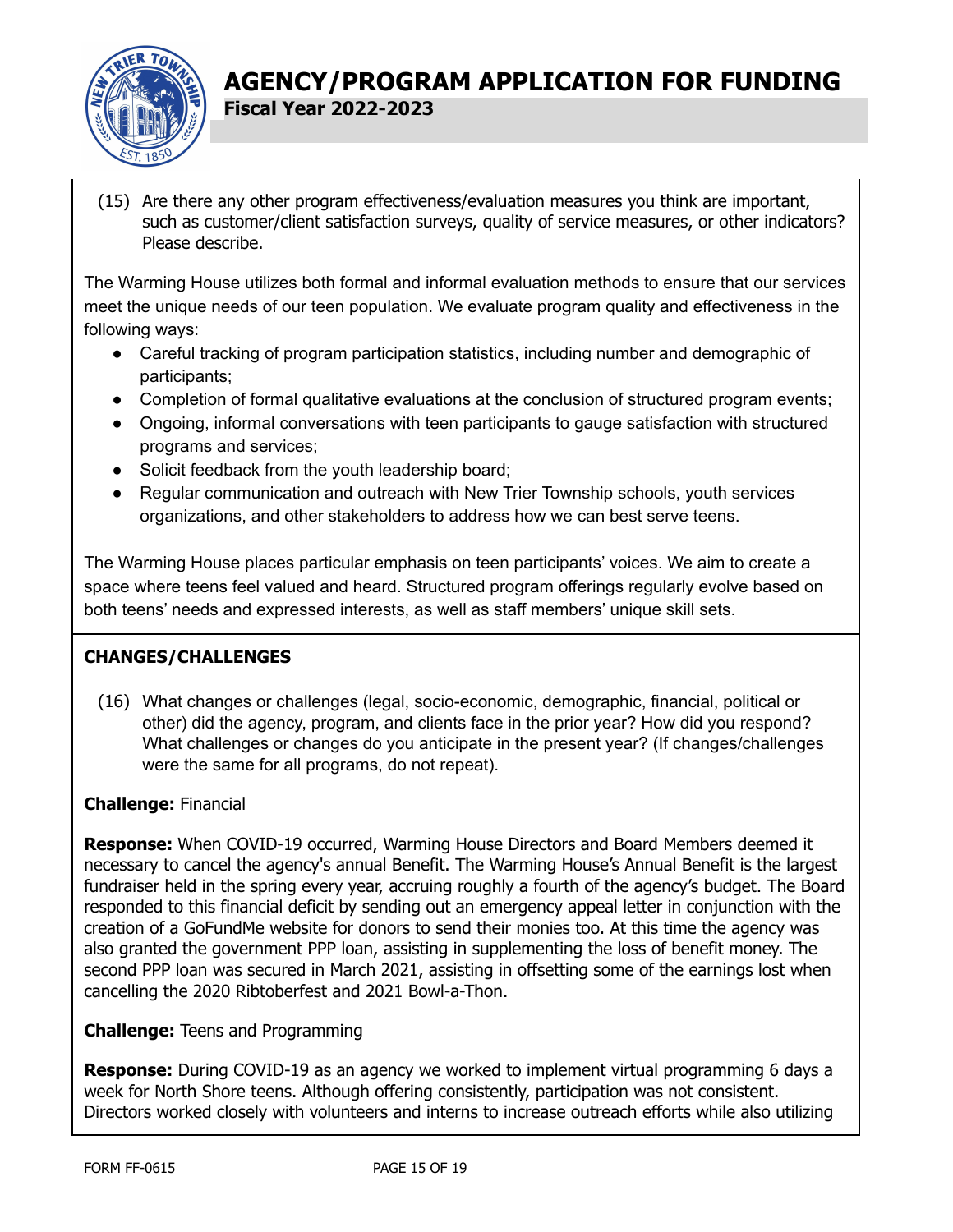

**Fiscal Year 2022-2023**

outreach connections at all local agencies and schools. Monthly emails were sent to school personnel, local agencies, area therapists/psychologist/psychiatrist etc. with updates of Center programming. The Center joined the Chicago Regional Teen Center Connections in the early stages of the Pandemic to help brainstorm ways to best support each other during the difficult time. This group meets quarterly and has been a helpful resource. With the reopening of the Center 6 days a week, that outreach has continued. Warming House Directors and staff are tirelessly brainstorming ways to make the agency more well known in the community.

### **Present Year Challenges:**

Financial: Although able to secure both PPP loans, the Warming House is seeing the effects of not being able to host fundraisers for a full year. The financial support of the PPP loans, while at the same time reducing salary costs, has helped the agency's budget. But without successful fundraisers and continued declines in some recurring supporters (faith based groups, civic groups, family charities) the Warming House will find the budget strained this fiscal year. We will work to secure additional funding sources as well as apply for the NAILBA charities grant, which we have received \$10,000 from in the past.

Teen Participation: As an agency we are heavily working to recoup after COVID. Many of our regular attending teens, who spent 4-5 years at the Center, graduated this last year. We plan to focus our efforts on building a strong Youth Leadership Board with representation from each grade. YLB members will be tasked with recruiting peers, being peer mentors, and assisting staff in creating compelling programming their counterparts would enjoy participating in. Our newly promoted Program Director, Lisa Gresch, will also work to boost attendance with new and creative programming focused on social skills, peer leadership, cultural humility, and volunteerism.

Outreach: Directors are working closely with volunteers and interns to increase outreach efforts while also utilizing outreach connections at all local agencies and schools. Monthly emails are sent to school personnel, local agencies, area therapists/psychologist/psychiatrist etc. with updates of Center programming. The Warming House continues to think of ways to incorporate collaboration into monthly programming. The agency Directors newly connected with Paws for Patrick to schedule monthly programming around their services. Finally, the Warming House is in the beginning phases of working with the Evanston Art Center to complete a mural on the south side of the building,

making the Warming House, housed inside of a park district building, more visible. Our vision is to have teens be involved with the project at all stages: presenting a final proposal to the City Council, fundraising activities, working under guidance of a mentor artist to design and implement the mural, and organizing a community unveiling event.

### **RECOMMENDATION RESPONSES**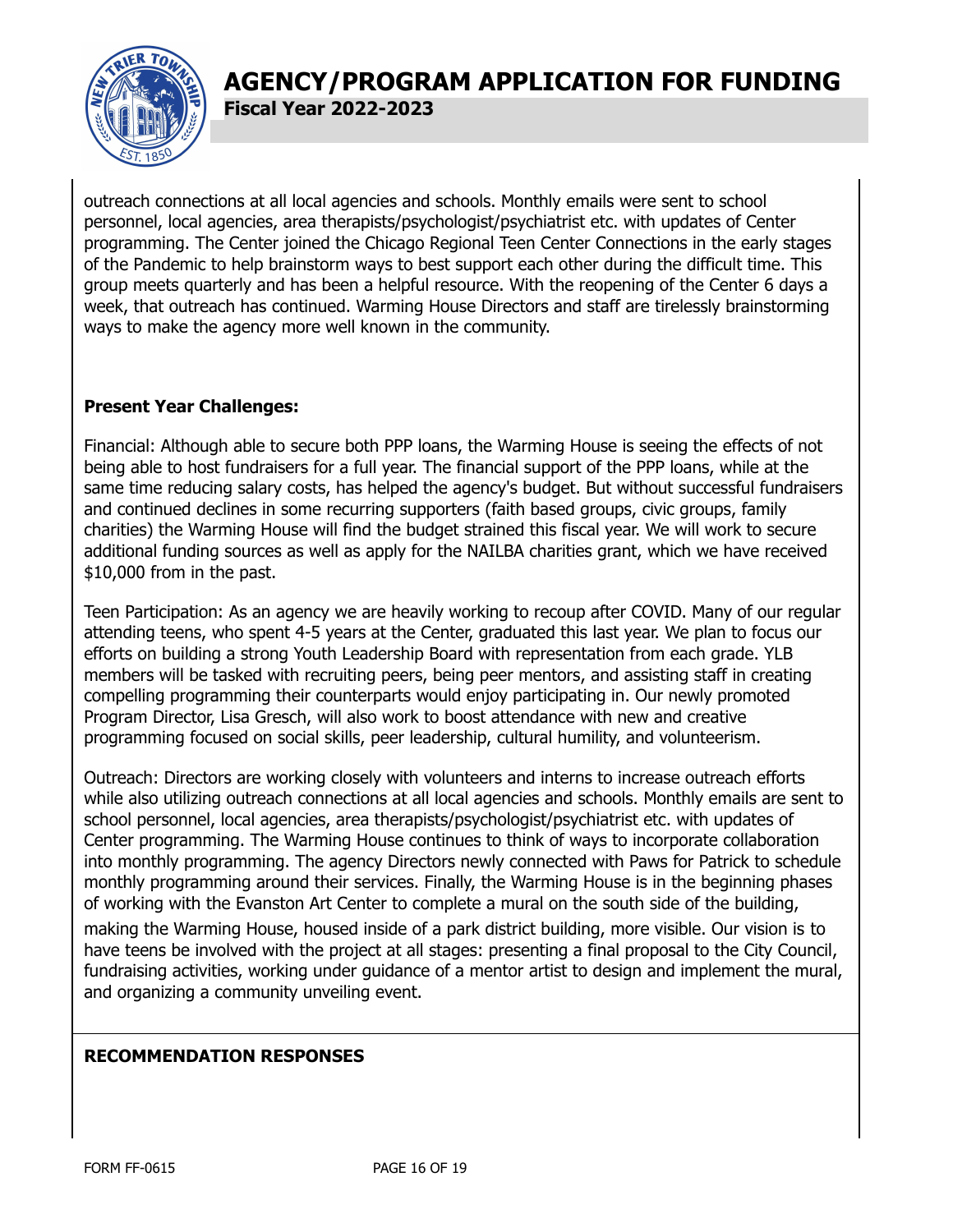

(17) How did you respond to the recommendations made by New Trier Township, if any? Please describe in detail. (These are contained in the funding letter you received in June).

New Trier Township voiced concerns of turnover in agency leadership within the last year and a half. While the retirement of longtime Executive Director, Cynthia Doucette, was a difficult transition, it was one that the staff and Board of Directors had put a lot of thought and preparation into prior to her stepping down. The training of new Executive Director, Emily Schnell, began roughly a year prior to Cynthia's departure. Cynthia is still a consultant for the agency, meeting with Emily monthly. We are excited to announce that Lisa Gresch, who has been with the agency for 4 years, has recently stepped into the Program Director position. She will be working in a limited capacity until determining if the budget can support the role in a larger position. We feel strongly that the Warming House functions at its best when staffing both an Executive Director and Program Director.

The Township also recommended we work to boost attendance with creative and compelling programming. When the pandemic reached its peak and there were waitlists months long to see clinical therapists, the Center recognized a gap we could fill. We began offering a 15 minute Mental Health Check-Ins in February 2021. These free, confidental, 1:1 sessions are not meant to replace formal therapy, rather provide support while waiting for an open appointment. A purposeful side effect of these Mental Health Check-Ins is to aid local therapists and other agencies who have been overwhelmed with crises, by meeting with some non-crisis teens until an appointment becomes available.

The Center followed trends occurring in the media in efforts to attract teen demographic. A popular game Among Us! became popular and staff implemented a weekly program around it. Directors also listened to suggestions from teen's parents who were looking for socialization outlets for their teens. This is when Game and Gather was created. Game and Gather focused on playing an enjoyable, popular game together virtually while also taking purposeful breaks to engage in dialogue.

Although the numbers of last fiscal year do not represent the hard work and dedication put forth by Warming House staff, we feel optimistic with an uptick in numbers over the last two months. Since July 2021 the Center has had 39 visits. Teens are excited to be able to be back at the Warming House in person, proving what a special physical space the Center is.

New Trier Township recommended that the Warming House work collaboratively with other youth agencies in the community. At the beginning of the pandemic, the Warming House Executive Director spoke with other area Executive Directors (GYS and WYO) to brainstorm ways to best serve area teens. Through some of these conversations, a North Shore Youth Summit was created. But through more conversation, it was determined that creating a virtual format was a more secure option given the uncertainty of the pandemic. A video is currently in the works promoting all the youth agencies and the services we provide to North Shore teens.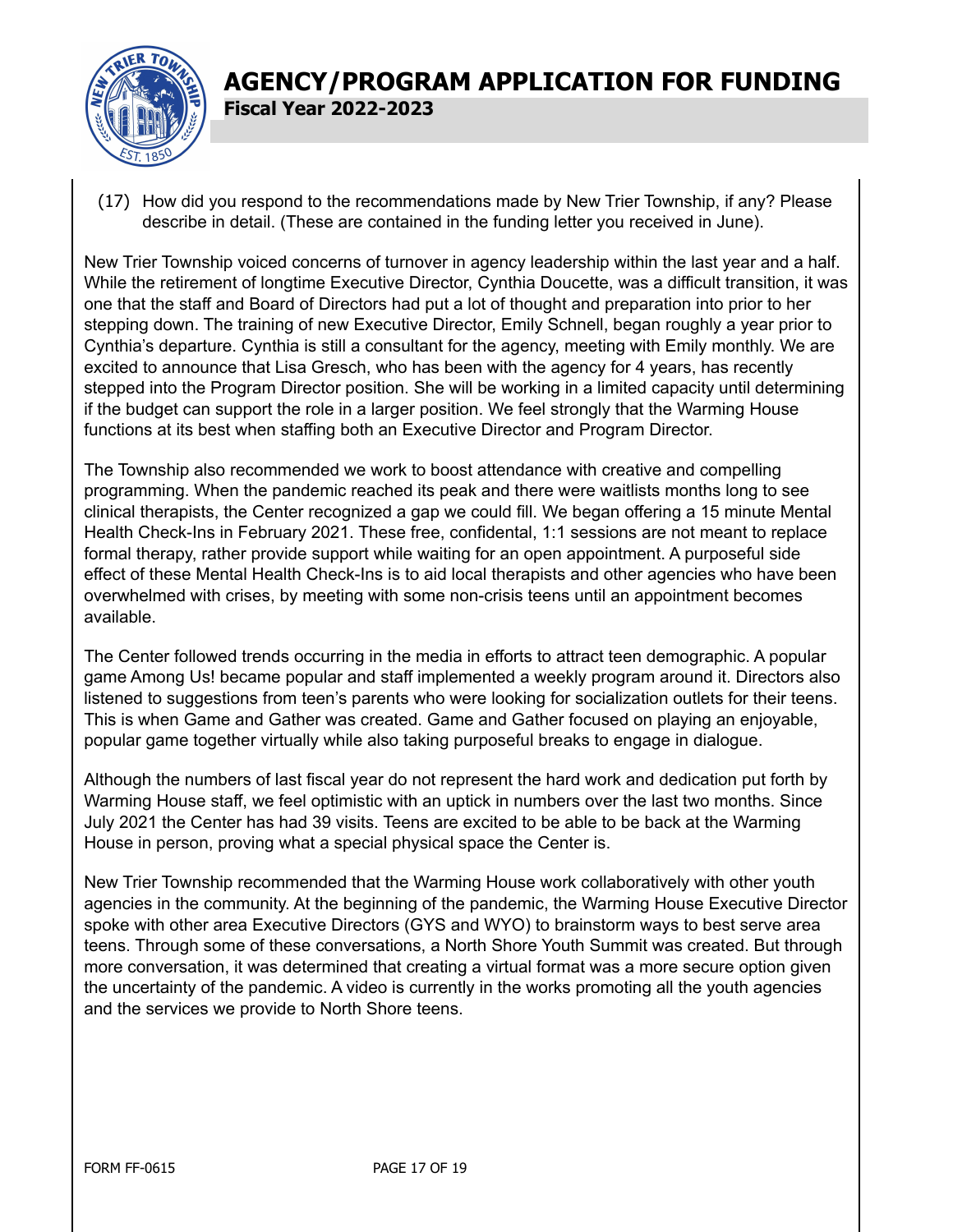

**Fiscal Year 2022-2023**

As in years past, the Warming House participated in the monthly Crisis Response Network and North Shore Coalition for Drug-Free Communities meetings, and worked with Haven Youth and Family Services for cross-referrals when necessary. The Center is hosting Lizzy Appleby from Youth Services to provide professional development training on how to best serve LGBTQ+ teens, as we have seen an increase in that population.

### **RESOURCES/BUDGET**

(18) What non-financial resources are required to deliver this service? Specify staffing/volunteer requirements, budgetary needs and other resources, inputs, and/or community partners that are needed for this program. If the Township is unable to fund this program at the desired level, what will the impact be on services? Describe how your program will or will not continue without investment by the Township. Complete the attached budget forms. Were any cost reduction measures implemented in the prior year? If there is a sliding fee scale for this program, please attach it and indicate how many clients paid each fee level.

The Warming House employs a full-time Executive Director, a part-time Program Director, one to three graduate level interns, and maintains at least five volunteers to provide direct service to North Shore teens. Supervisors and volunteers assist with developing, planning, and leading group and agency activities. We utilize staff members in the following ways:

Undergraduate student interns with junior or senior standing and graduate level students who are majoring in social work, counseling, or related fields serve as staff members. Others volunteer their time at the Center. Both Volunteers and interns are recruited from area universities by networking with university faculty, and advertising in psychology and social work departments. After thorough assessments of candidates' attributes and careful screening of references, qualified staff members are selected. Volunteers and staff receive an in-depth training, which includes an initial three-hour training session and ongoing group and individual clinical supervisions, monthly staff meetings, and opportunities to attend speaking events and seminars.

Volunteer and supervising staff members perform the following functions: provide support counseling to teens on both an individual and group basis, develop positive relationships with teens, serve as role models for appropriate and responsible behavior, and assist with program development and implementation.

The Warming House Board of Directors oversees agency operations without compensation. The group meets monthly to discuss agency occurrences, review budgetary concerns, and plan fundraising and community networking events. Committee meetings are held between monthly meetings as needed. The Warming House Youth Center also receives volunteer assistance from the community for the agency's fundraising efforts. Board members and staff recruit and train volunteers.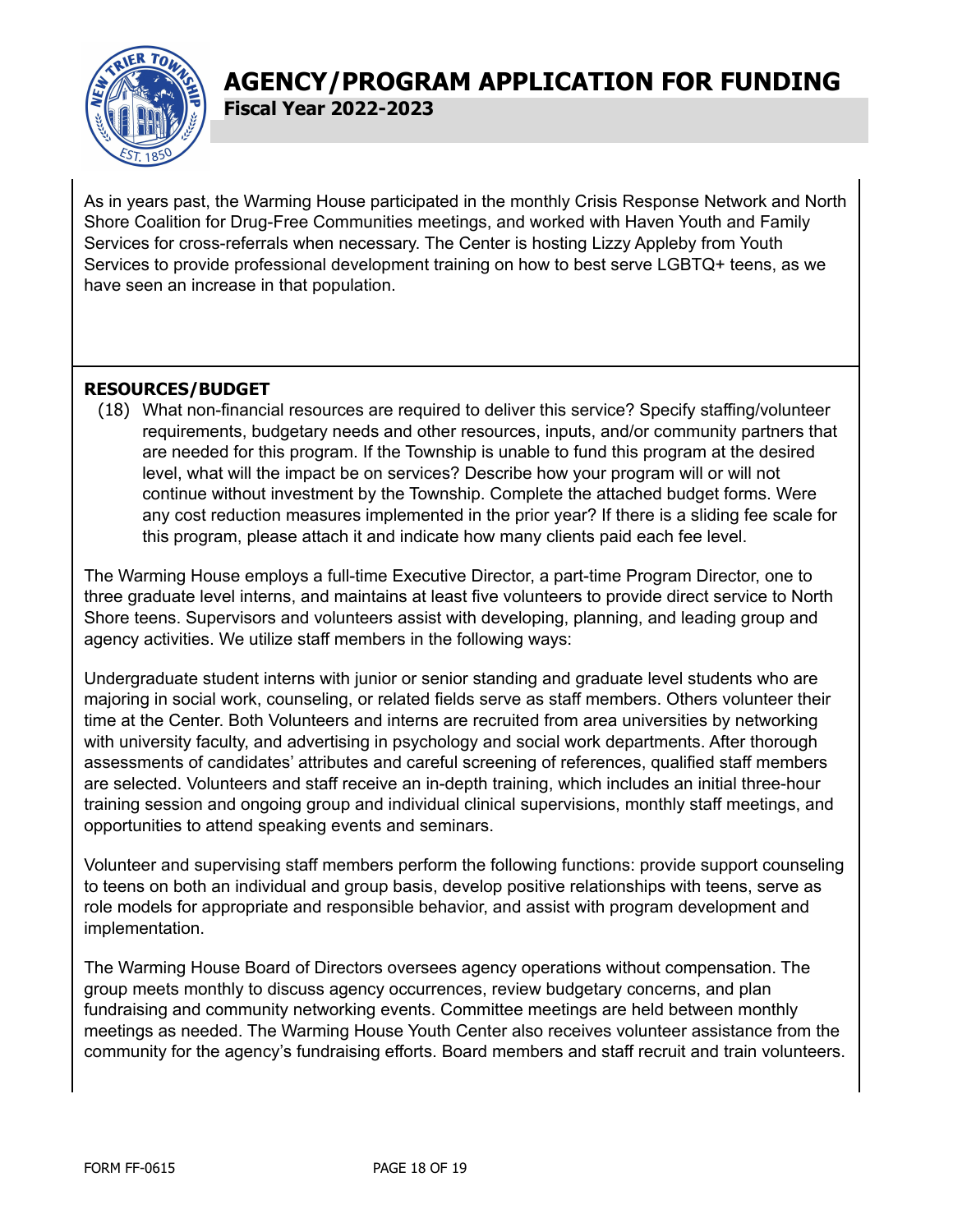

(19) If your program or agency budget request represents an increase from last year, please explain the reason for the change and what the increase will be used for.

Granted \$57,000 last funding cycle, this year the Warming House Youth Center is requesting \$60,000. Although able to secure both PPP loans, we were unable to host our 4 major fundraisers during 2020 affecting the budget. With our annual Ribtoberfest scheduled for October 9th, the uncertainty of COVID-19 still looms. We have noticed a decrease in annual grant donors (mainly churches, family foundations, and civic groups) and are consistently looking for new funding sources. With increased Township funding, the Warming House would be better equipped to support the continuation of staffing both an Executive Director and Program Director. While we continue to look for additional funding to support these positions on an ongoing basis, we are grateful for any increase the Township can provide. Additional resources from New Trier would go toward continued program expansion, collaboration where possible, and increasing staffing as we are able.